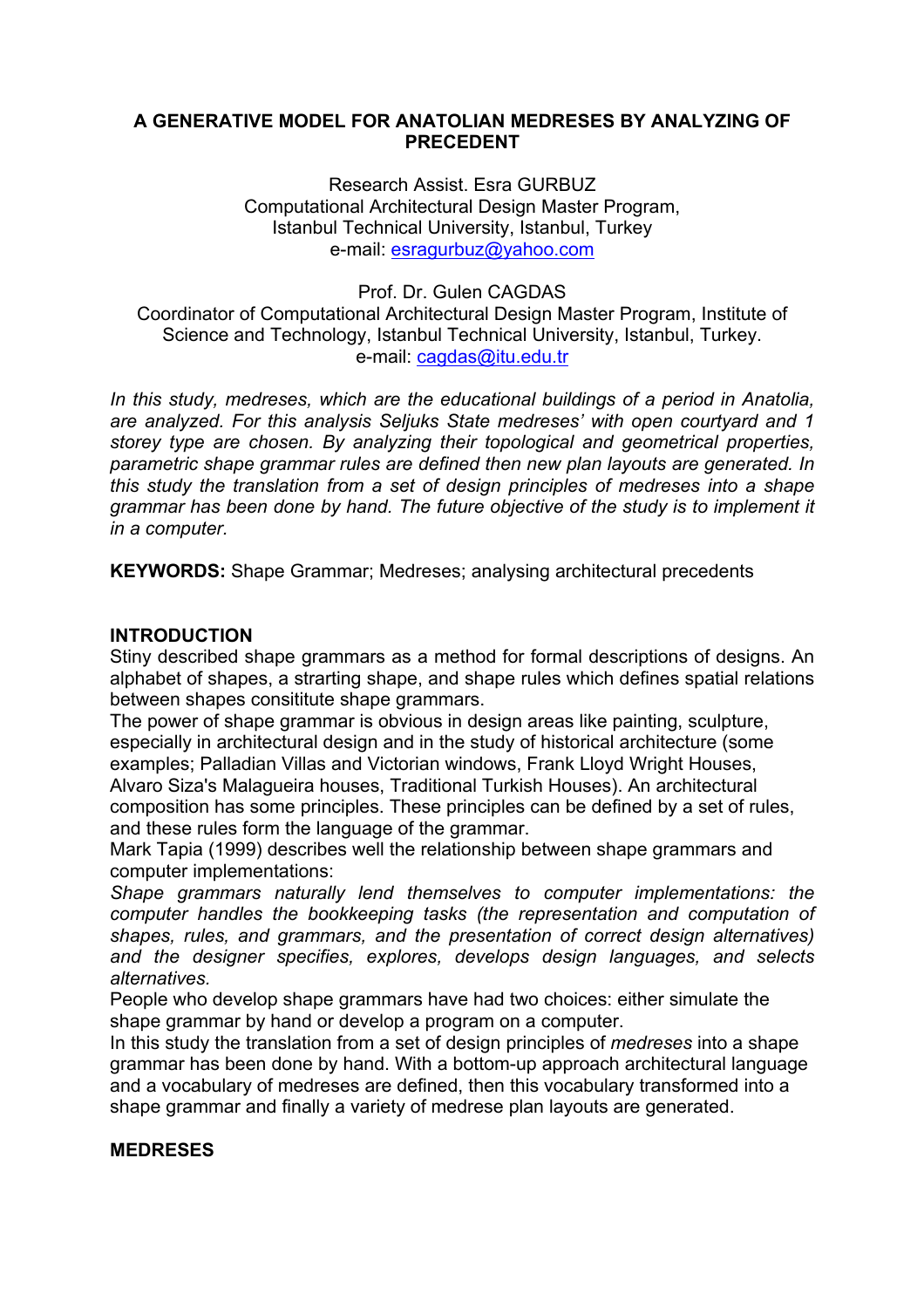Courtyard with eyvans plan layout is a common scheme, used in central Asia, Iran, and in other parts of the Muslim world. It functions equally and perfectly for different functions, as medrese, caravanserai, palace and mosque.

*Medrese* is a building type which has an important role in the development process of Turkish Islamic architecture and the cultural content of Middle Ages Anatolia. In *medrese*s experimental and religious sciences were educated freely. These educational buildings have their own specific, architectural characteristics. *Medrese*s consist of a big classroom and enough number of student rooms.





 ERZURUM, ÇİFTE MİNARELİ MEDRESE KAYSERİ, HUAND HATUN **MEDRESESİ** 

| $\mathbf x$               |                               |
|---------------------------|-------------------------------|
|                           |                               |
|                           |                               |
|                           |                               |
|                           |                               |
|                           |                               |
|                           |                               |
|                           |                               |
|                           |                               |
| ANTALYA, IMARET MEDRESESI | KAYSERİ, SERACEDDIN MEDRESESİ |

# **Figure 4. Some photographs and plans of medereses**

In Seljuk Anatolia's there were two types of *medrese*s; "*medrese* with open courtyard", and "*medrese* with vaulted central area".

 On the entrance part there is a big chief doorway (main door). By passing from the main door through a vaulted passage you reach to the courtyard. There is a big *eyvan* on the opposite facade of entrance and courtyard, which is used as a common classroom.

Through the entrance and big *eyvan*'s right and left side there are student rooms. Generally in the middle of these rooms there is an *eyvan* and in front of them there are colonnades (*revak*). In these rooms students could study with their teachers in Private.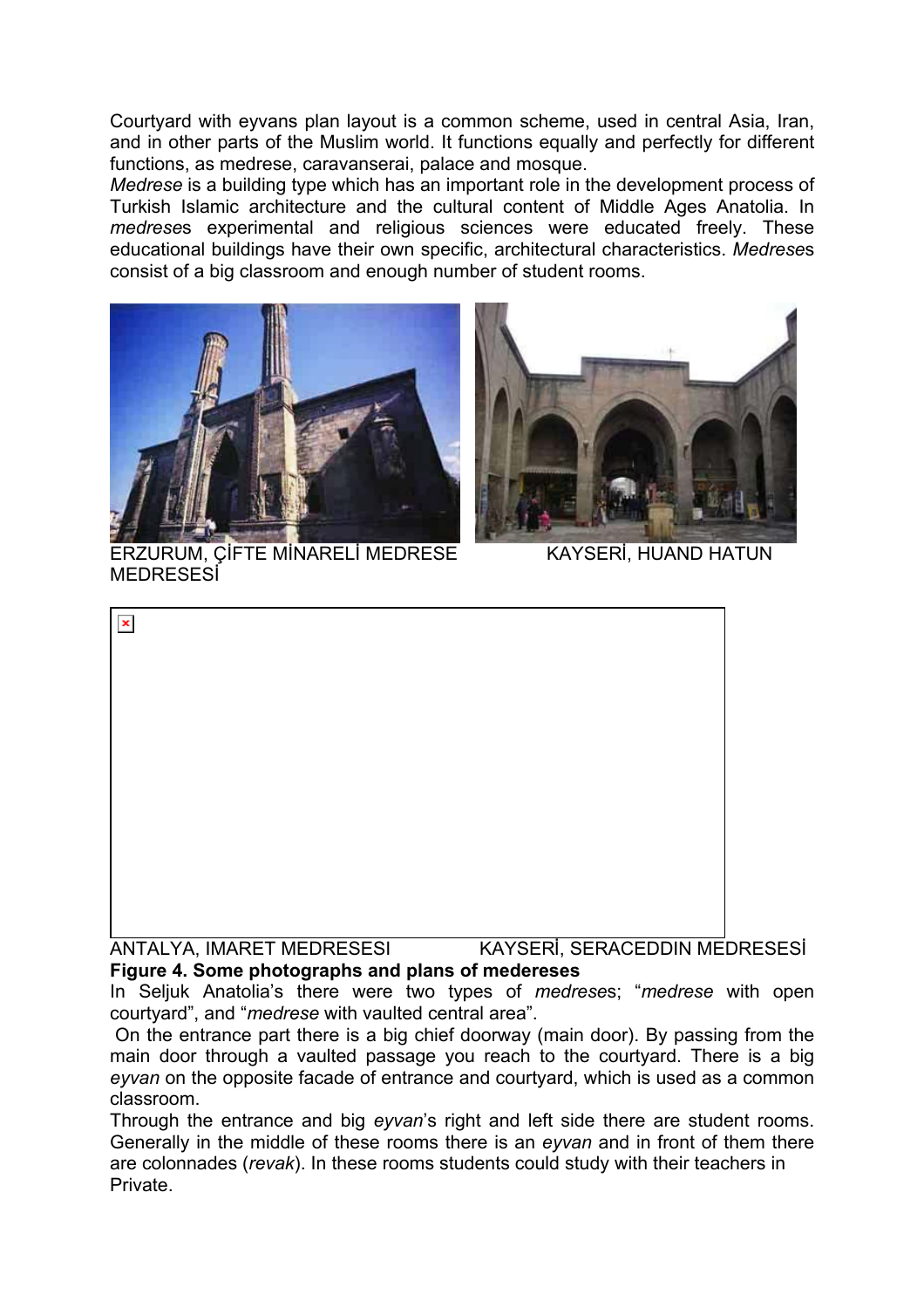

**Figure 1. Schematic plan of medrese with 1-2 eyvan** 



**Figure 2. Schematic plan of medrese with 3-4 eyvan** 

# **THE GENERATION PROCESS**

By analyzing different types of *medrese* plans, some general decisions have taken about building elements, dimensions, proportions and plan schemes. Geometrical and topological constrains are the followings:

- The entrance must be from the short façade;
- Axes of entrance and big *eyvan* must be on the same direction;
- If there are side *eyvan*s, they must be in the middle;
- If there are side *eyvan*s, they must be smaller than big one;
- There must be colonnade (*revak*) in front of student's rooms;
- Dimensions of the axes of colonnade and columns must be chosen from knowledge base.

The steps of generation:

- Defining general dimensions of layout;
- Placing main entrance and big (main) *eyvan*;
- Placing and measuring student cells, and (if there is) side *eyvan*s;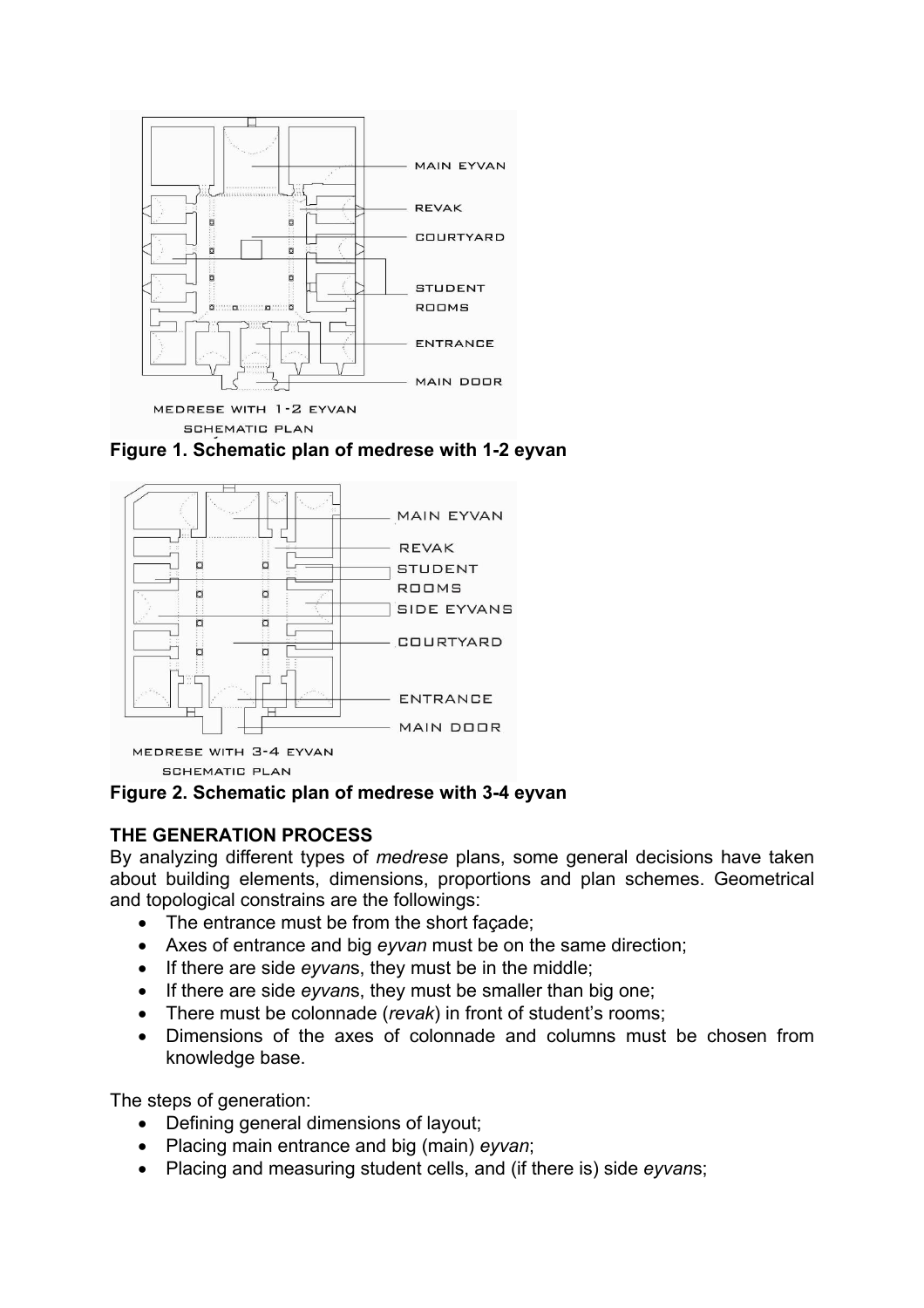- Placing colonnades;
- Defining the place of chief doorway.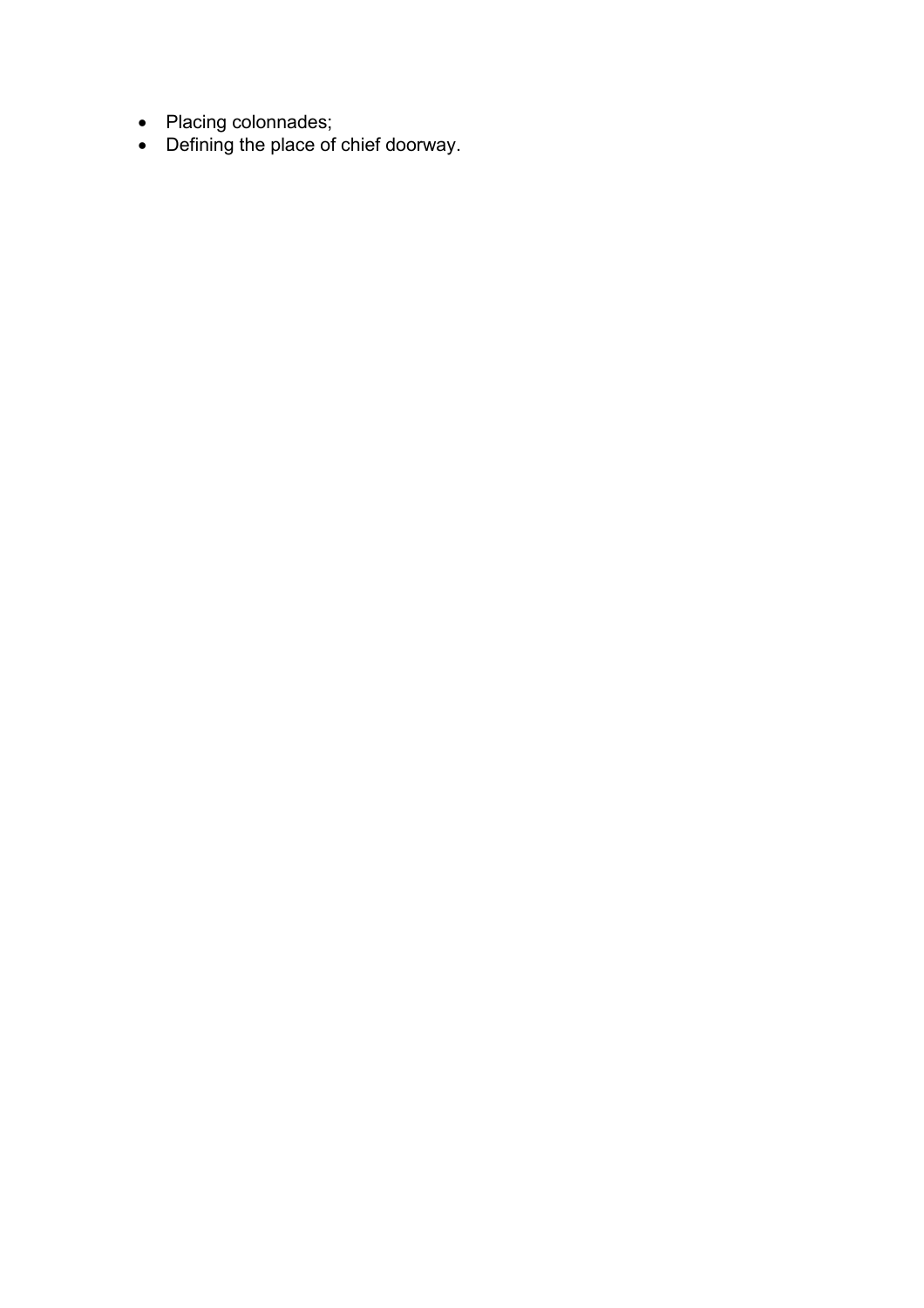

 $\rightarrow$   $\times$ 

 $\overline{B}$ 

aed

ged

 $\overline{a}$ 

aeg:

aea

ga

Ł



a: parallel to the x axis and 21 < x < 27

DEFINITION: Main shape is generated by starting from point A. Generally main shape is in a rectangular form.

K1. DEFINING DIMENSIONS OF THE STARTING SHAPE

#### **K2. ENTRANCE AXIS**

### K2.1. WIDTH OF ENTRANCE AXIS

entrance axis(ga) must be just in the middle of short side width of entrance eyvan (geg):  $3 <$  geg <7

entrance eyvan and main entrance (aeg) may be in the same dimensions. .but entrance eyvan's width cannot be more than main eyvan's width

K2.2 DEPTH OF ENTRANCE EYVAN

depth of entrance eyvan (ged): 3 < ged <7 depth of entrance eyvan can be defined parallel to the (CD) direction, with measurements written above

K3. MAIN EYVAN

K3.1 WIDTH OF MAIN EYVAN width of entrance eyvan (aeg):  $5 <$  aeg <10

K3.2 DEPTH OF MAIN EYVAN

width of main eyvan (aed):  $5 <$  aed  $< 10$ depth of entrance eyvan can be defined parallel to the |AB| direction. with measurements written above

#### K4. STUDENT ROOMS AND SIDE EYVANS

K4.1. IF THERE ARE SIDE EYVANS : ROOMS AND SIDE EYVANS (After defining dimensions of entrance and main eyvan we get some helping points; E,F,G,H)

K4.1. 1. WIDTH OF SIDE EYVAN

 $|EG|=|FH|$ Mid point of |EG| and |FH| sides locates the axis of side eyvans : |e'f| .Width of side eyvan (yeg) 3<yeg<8

.Side eyvan cannot be wider than main eyvan

yeg≼aeg

Side eyvan width is defined by shifting equally | e'f| side through |AB| and |CD| sides.

#### K4.1. 2. DEPTH OF SIDE EYVAN

 $|EG|=|FH|$ 

.Depth of side eyvan (yed) 3<yed<8

.Side eyvan cannot be deeper than main eyvan:

yeg≼aeg

Side eyvan depth is defined by shifting equally [EG] and [FH] sides through inside.

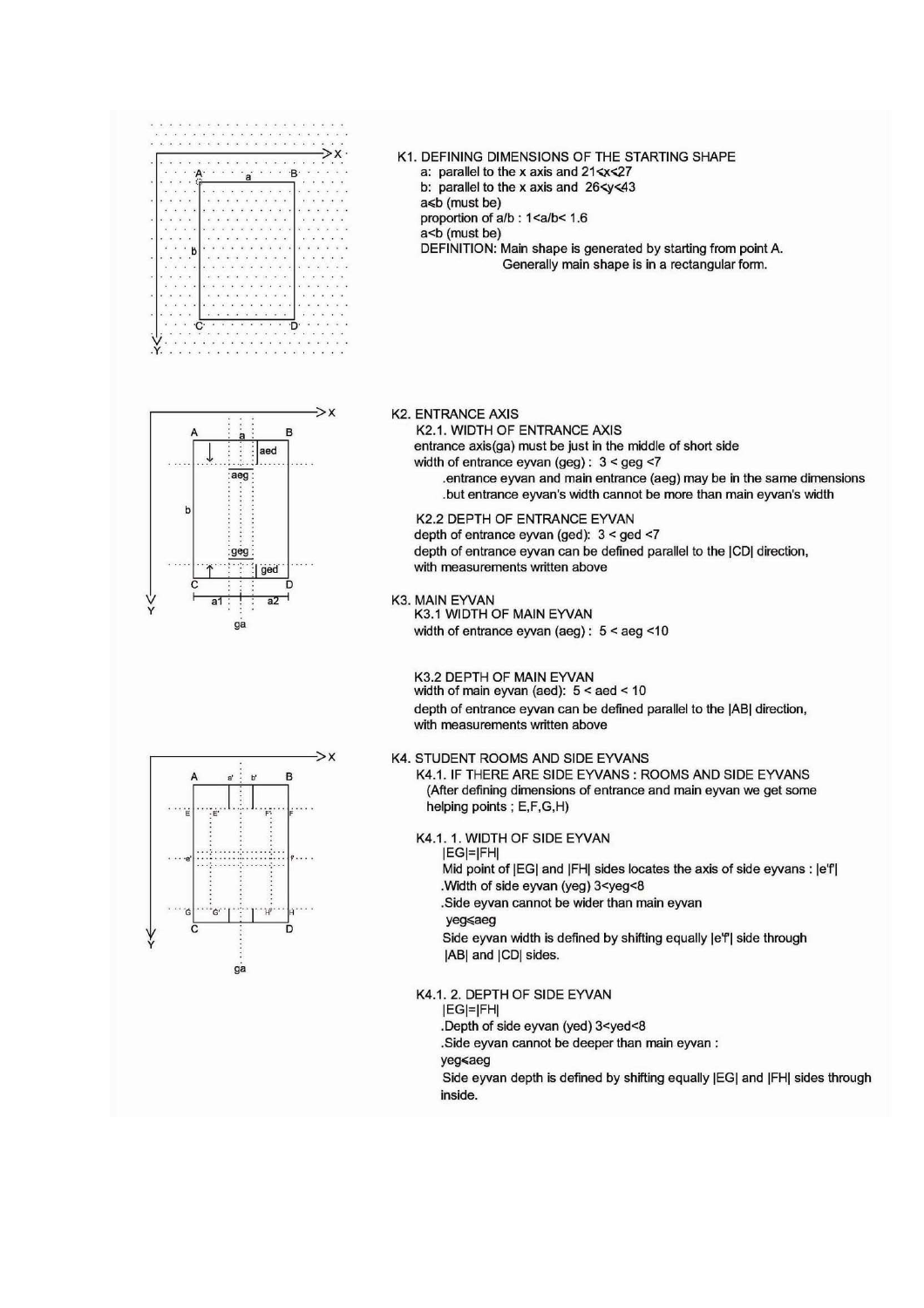

#### **K4. STUDENT ROOMS AND SIDE EYVANS**

#### K4.1. 3. LOCATING STUDENT ROOMS

After defining side eyvans on [EG] ve [FH] sides, left pieces are divided equally to get student rooms.

Rooms can be behind or on the same line with side eyvans:

Side eyvan depth (yed) 3<yed<8 -> room depth 3<hd<8 . Room width (hg)  $2$ <hg<8 - > if the left piece is smaller than 2, then no division occurs and one room is located.

 $\rightarrow$ x B  $\overline{h}$ 司 T  $+...+...+...+...$  $\dots + \dots + \dots$  $\overline{H}$ 7. **a** 





#### K4.2 ROOMS; IF THERE IS NOT SIDE EYVANS

(After defining dimensions of entrance and main eyvan we get some helping points; E,F,G,H)

### K4.2. 1. ROOM DEPTH

**IEGI=IFHI** Room depth is defined by shifting [EG] and [FH] sides through inside **IE'G'| and IF'H'| are generated** Room depth (hd) 2<hd<5

K4.2. 2. ROOM WIDTH

 $|E'G'|=|F'H'|$ 

[E'G'] AND [F'H'] sides are divided according to the measurements written below Room width: 2<hd<6

#### **K5 REVAK**

- K5.1. IF THERE ARE SIDE EYVANS
- K5.1, 2 LOCATING SIDE EYVANS

By shifting | E'G'| and | F'H'| axis, the places of comuns are defined. Column measurements 0.6\*0.6 m Width of revak 13 <rg < 25

K5.1. 2 LOCATING THE COLUMNS

There are 3 choises for locating Revak columns through |AC| side:

can be on the axis of main eyvan's side walls. can be on the axis ofentrance eyvan's side walls. can be independent from both axis.

Column axis (ka) 20<ka<30

Firstly columns are placed through the wall of side eyvans.

Other columns are placed according to the measurements written below. Column axis 20<ka<30

#### K4.2. 2. IF THER IS NOT SIDE EYVANS

 $|E'G'|=|F'H'|$ 

[E'G'] and [F'H'] sides are divided equally accoeding to the measurements written below.

Column axis: 20<ka<30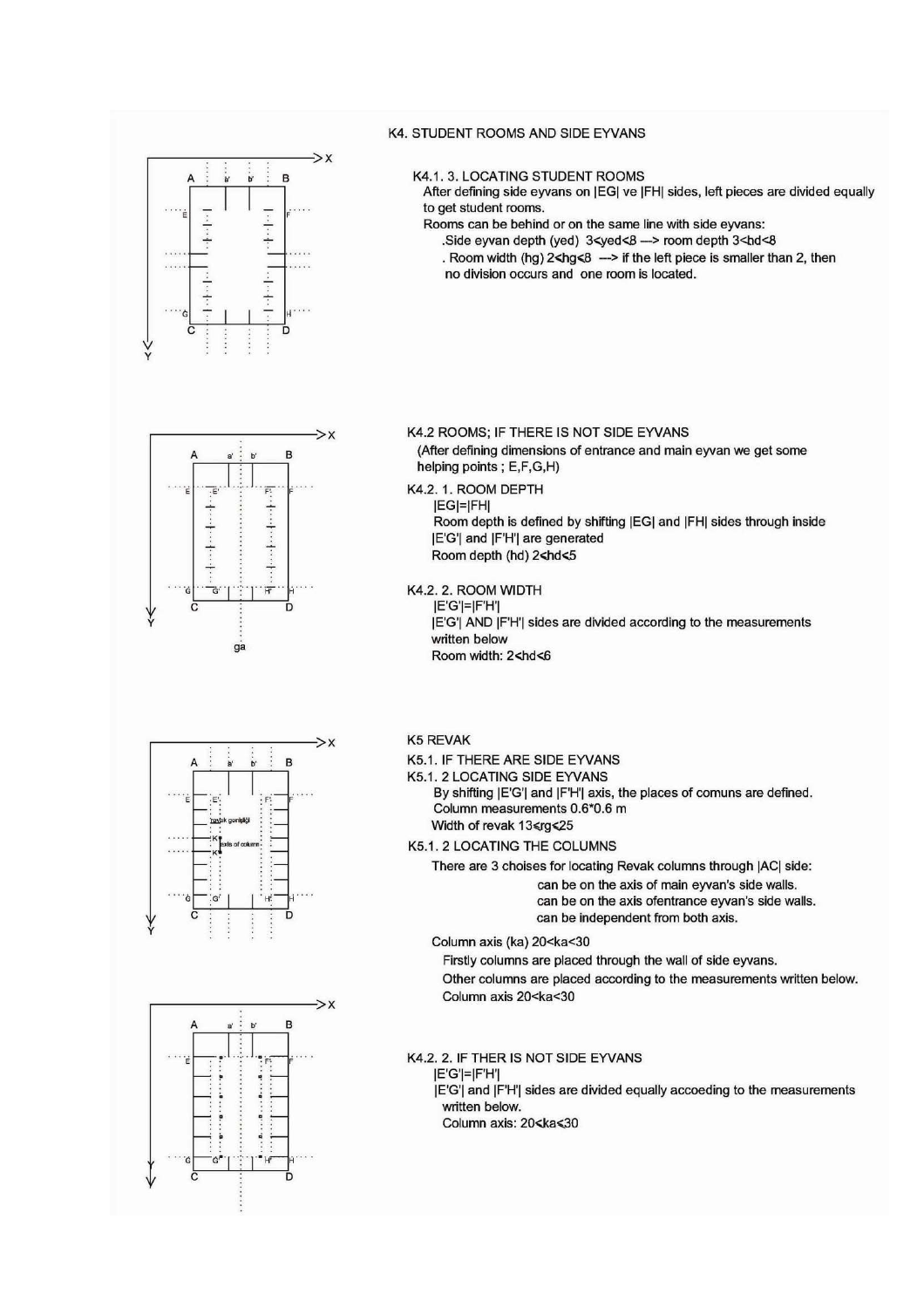

# **Figure 4. Steps of generation**

At the end of this process two different kinds of layouts (one with side *eyvan*s, one without side *eyvan*s) and variations of them are generated.



**Figure 5. Examples of produced layouts** 

# **CONCLUSION**

The main objective of this work is to analyze the precedent for producing architectural knowledge about Anatolian Seljuk's medreses. The most important part is to understand design process and architectural content of *medrese*s' and adapt this knowledge today's design. For this adaptation parametrical shape grammer rules and generation methods are used.

The educational value of the shape grammars is clear. The generation process of designs can be made explicit by specifying the shape rules. The shape grammar developed in this study helps to facilitate the students' understanding of the formal compositions of *Seljuk's medrese*s clearly.

# **REFERENCES**

Sozen, M., 1970, Anadolu Medreseleri, İstanbul Teknik Üniversitesi Matbaası, İstanbul.

Stiny, G.: 1980, Introduction to shape and shape grammars, Environment and Planning B: Planning and Design 7, 343–351.

Tapia M A, 1999, "A visual implementation of a shape grammar system" Environment and Planning B: Planning and Design 26, 59–73.